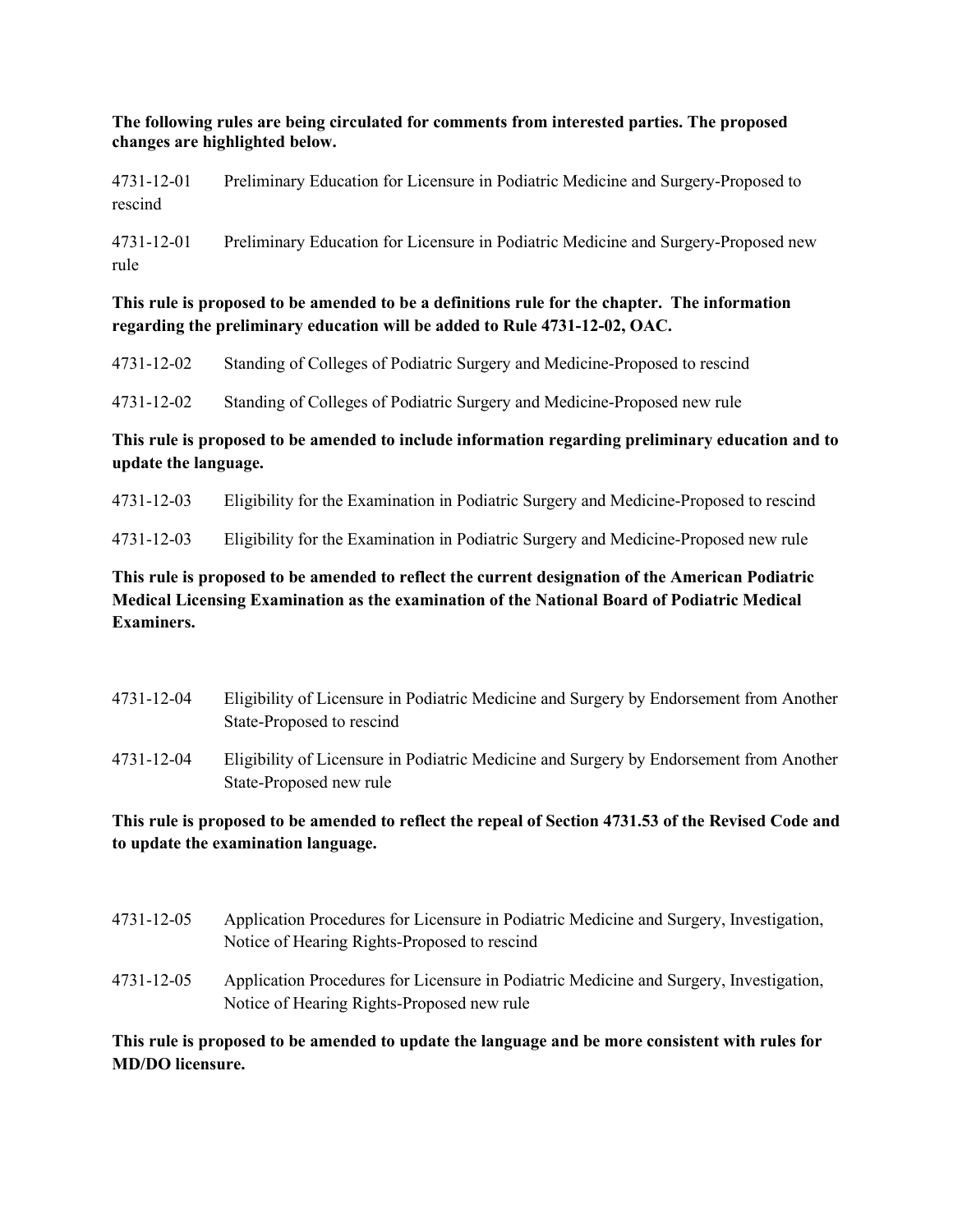4731-12-06 Visiting Podiatric Faculty Certificates-Proposed to rescind

**This rule is proposed to be rescinded as it is inconsistent with and/or redundant of Section 4731.572 of the Revised Code.** 

- 4731-12-07 Podiatric Training Certificates-Proposed to rescind
- 4731-12-07 Podiatric Training Certificates-Proposed to amend

**This rule is proposed to be amended to be consistent with the provisions for MD/DO training certificates.**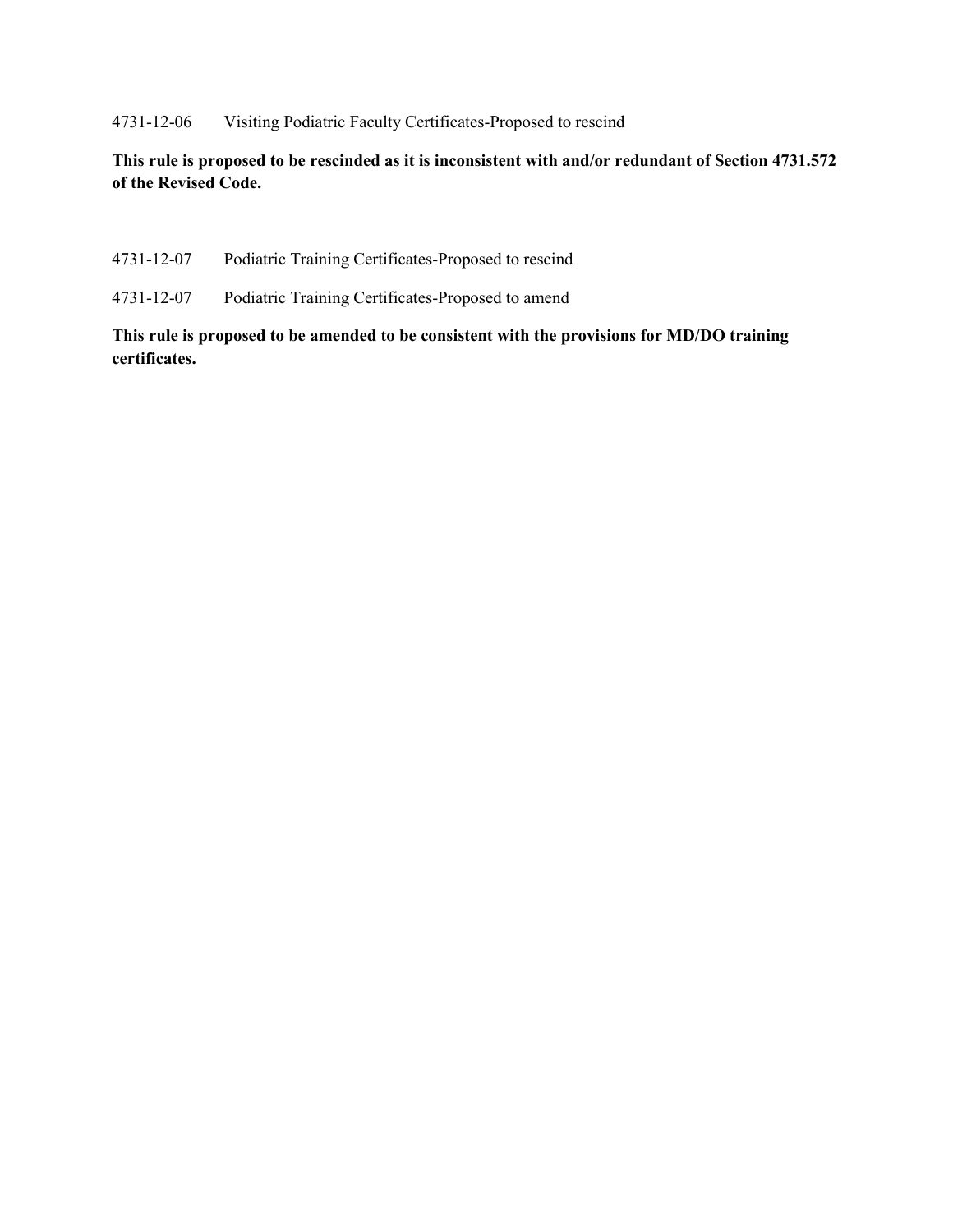### 4731-12-01 **Definitions.**

- (A) "APMLE" means the american podiatric medical licensing examination prepared by the national board of podiatric medical examiners.
- (B) "Board" means the state medical board of Ohio.
- (C) "CPME" means the council on podiatric medical education.
- (D) "Examination in podiatric medicine and surgery" means the examination to determine competency to practice podiatric medicine and surgery under section 4731.52 of the Revised Code.
- (E) "License" means a license to practice podiatric medicine and surgery issued under section 4731.56 of the Revised Code.
- (F) "NBPME" means the national board of podiatric medical examiners
- (G) "PMLexis" means the podiatric medical licensing examination prepared by the national board of podiatric medical examiners.
- (H) "Training Program" means an internship, residency, or clinical fellowship program that meets the requirements of division  $(A)(2)$  of section 4731.573 of the Revised Code.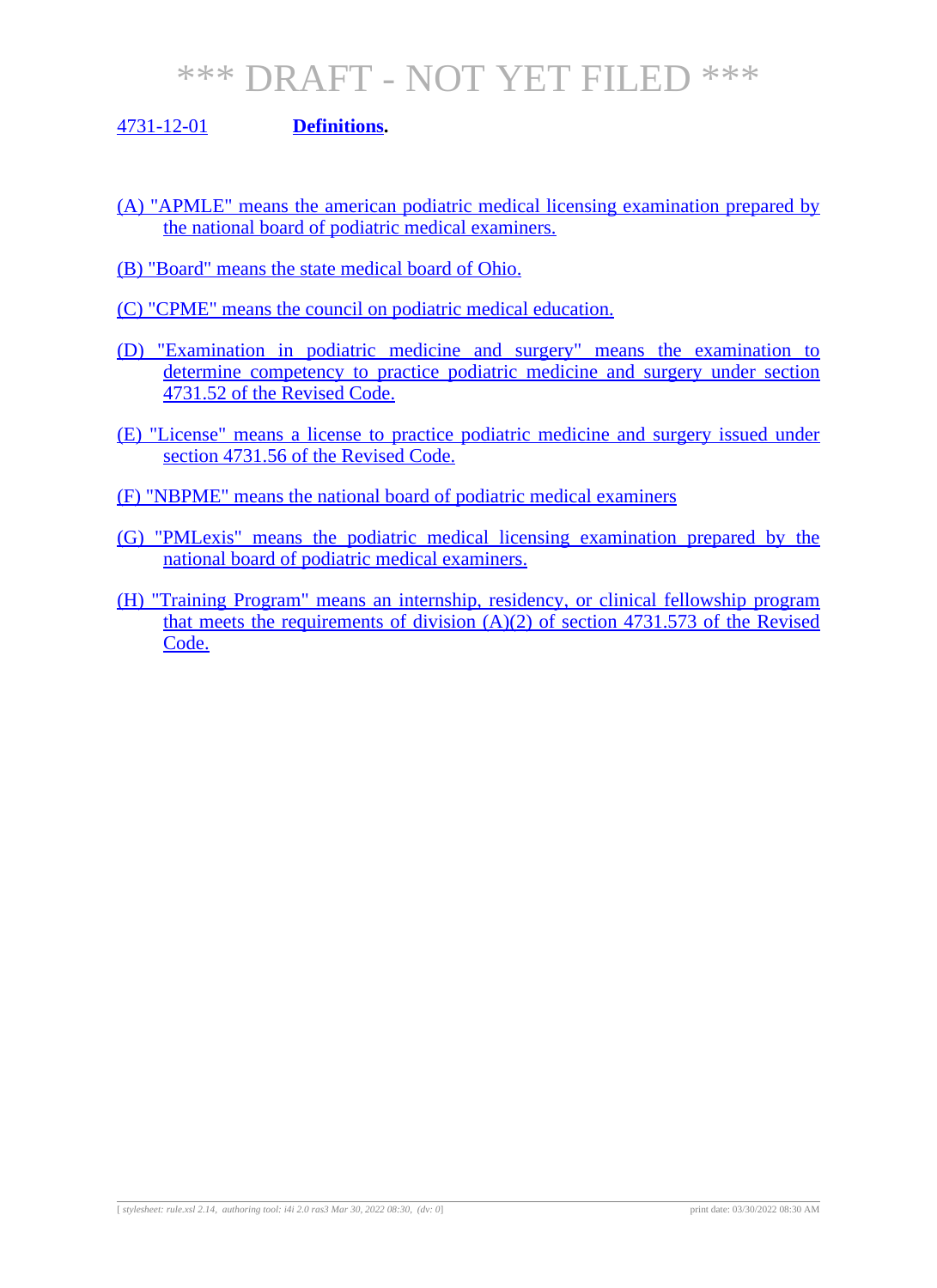#### 4731-12-01 **Preliminary education for licensure in podiatric medicine and surgery.**

Production of a diploma from a college of podiatric medicine and surgery in good standing as determined by the board at the time the diploma was issued constitutes prima facie evidence that the individual has completed the requisite preliminary education under section 4731.53 of the Revised Code.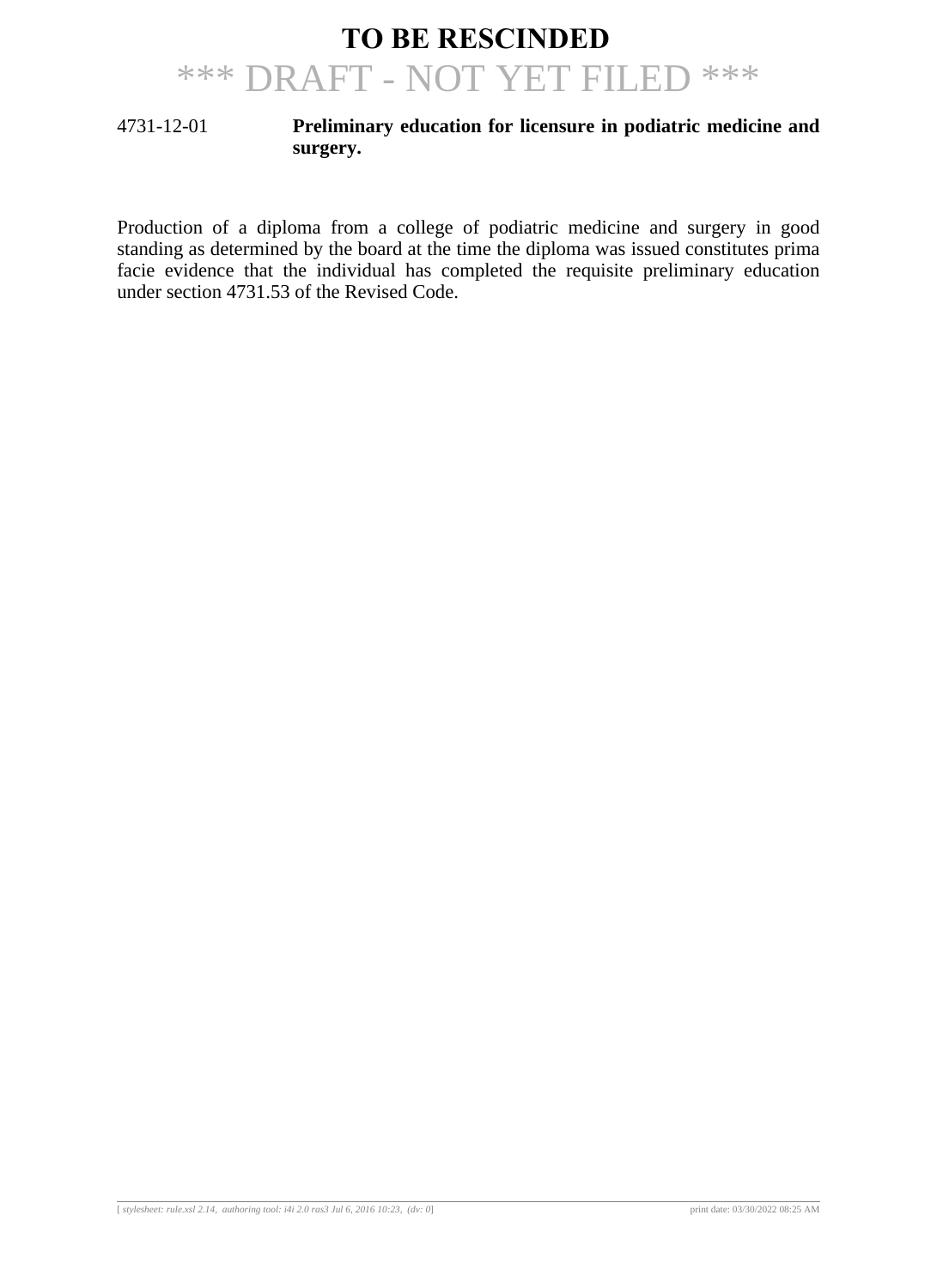#### 4731-12-02 **Preliminary education for licensure and standing of colleges of podiatric surgery and medicine.**

- (A) For the purposes of sections 4731.52 and 4731.572 of the Revised Code, and rule 4731-12-07 of the Administrative Code, a college of podiatric medicine and surgery in the United States shall be defined as being in good standing if, at the time the diploma was issued, the institution was accredited by the CPME or its predecessor accrediting organizations.
- (B) Production of a diploma from a college of podiatric medicine and surgery in good standing, at the time the diploma was issued, constitutes prima facie evidence that an applicant for a license has met the requirements of divisions  $(A)(1)(b)$  and  $(A)(1)(c)$  of section 4731.52 of the Revised Code. An applicant producing a diploma from a college of podiatric medicine and surgery located outside the United States must present evidence sufficient to establish to the board's satisfaction that the educational program met or exceeded the standards established by the CPME.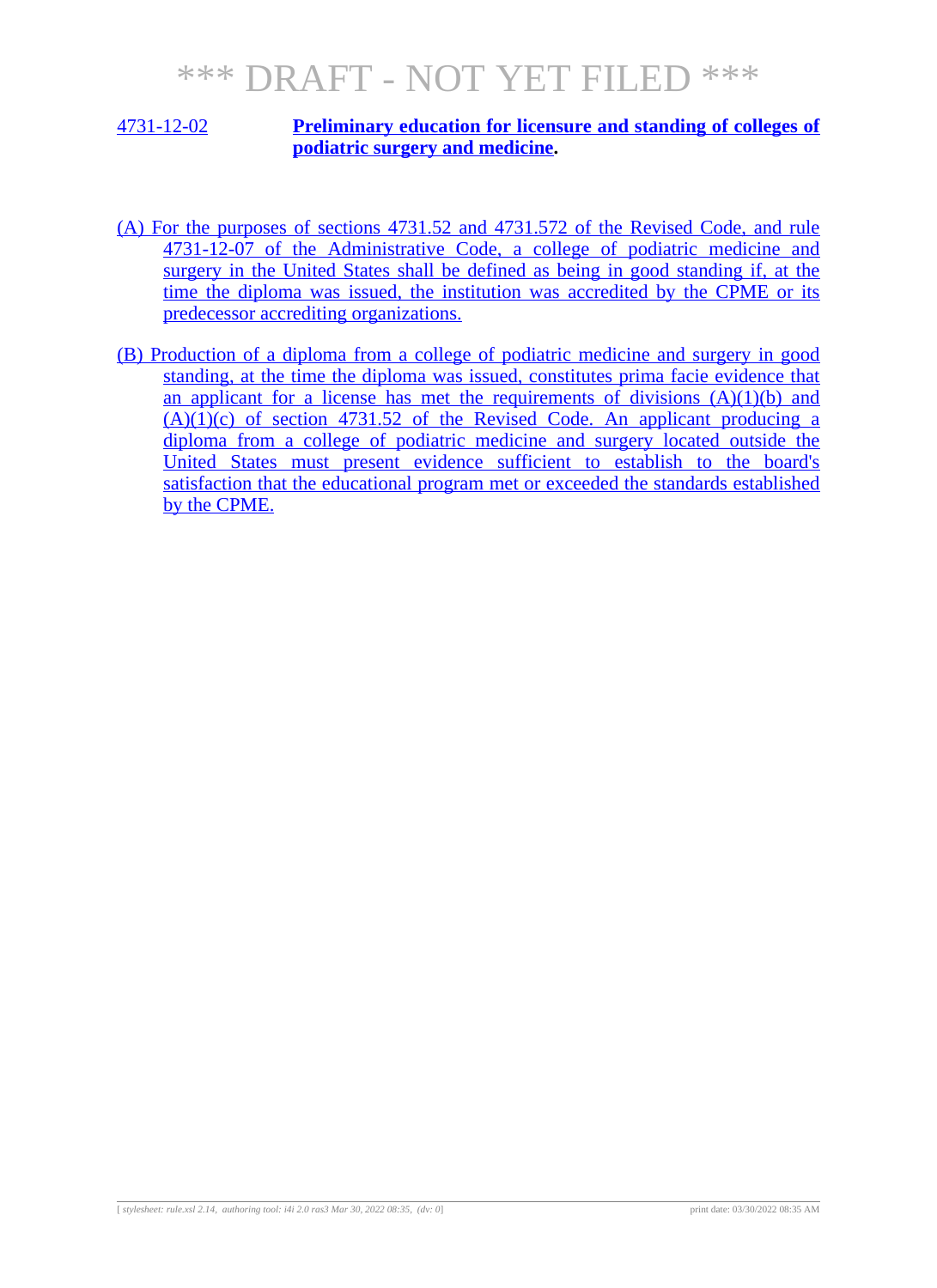#### 4731-12-02 **Standing of colleges of podiatric surgery and medicine.**

- (A) A college of podiatric medicine and surgery in the United States shall be defined as being in good standing at the time the diploma was issued for the purposes of section 4731.53 of the Revised Code if the institution is accredited by the "Council on Podiatric Medical Education," or its predecessor accrediting organizations as determined by the board.
- (B) To meet the requirement of section 4731.53 of the Revised Code that an applicant present a diploma from a college of podiatric medicine and surgery in good standing as defined by the board at the time the diploma was issued, an applicant presenting a diploma from a college located outside the United States must present evidence sufficient to establish to the board's satisfaction that the educational program completed at such school meets or exceeds the standards established by the "Council on Podiatric Medical Education" for colleges of podiatric medicine and surgery in the United States.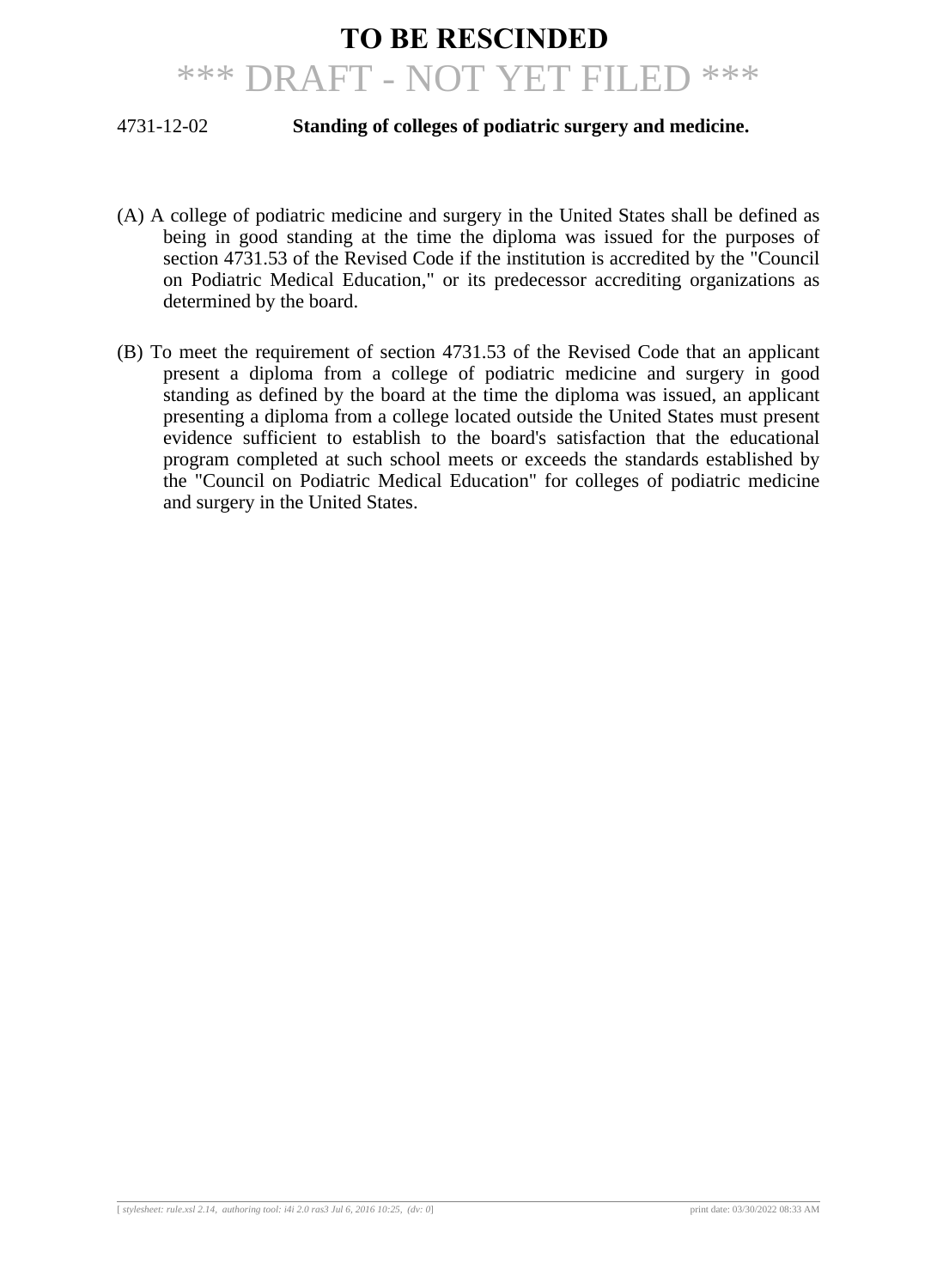4731-12-03 **Podiatric Examination.**

(A) The examination in podiatric medicine and surgery shall be all parts of the APMLE. An applicant shall have passed all parts and achieved a recognized passing performance on each part.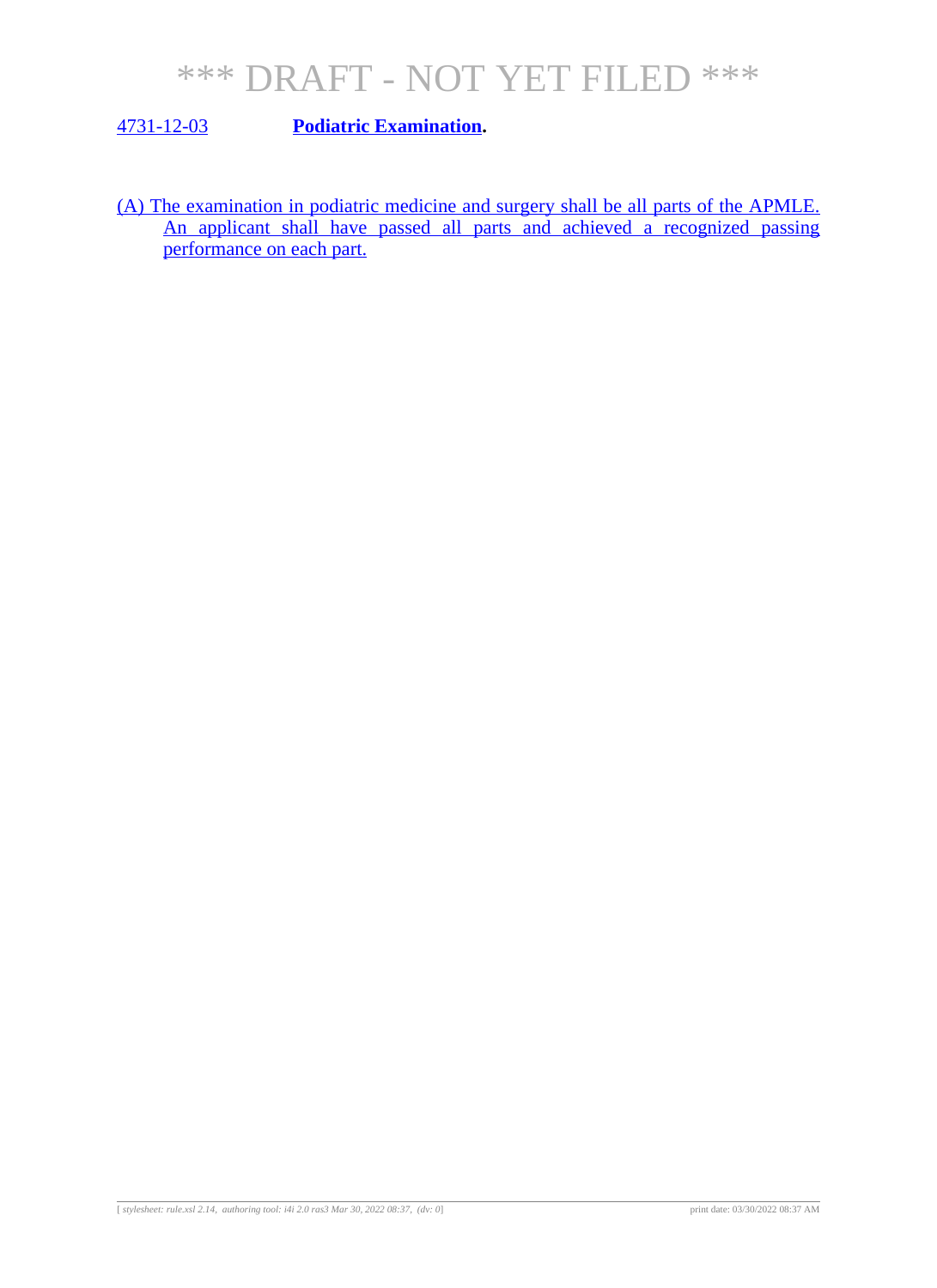#### 4731-12-03 **Eligibility for the examination in podiatric medicine and surgery; passing average.**

- (A) An applicant for a certificate to practice podiatric medicine and surgery is eligible for consideration to take the examination in podiatric medicine and surgery if, in addition to meeting the other requirements of sections 4731.52 and 4731.53 of the Revised Code, the applicant holds a diploma from a college in good standing as defined in rule 4731-12-02 of the Administrative Code.
- (B) The examination in podiatric medicine and surgery shall consist of parts I, II and III of the national board of podiatric medical examiners examination. . Prior to applying for a certificate to practice podiatric medicine and surgery, and prior to sitting for part III of the national board of podiatric medical examiners examination, an applicant shall have passed parts I and II of the national board of podiatric medical examiners examination.
- (C) An applicant shall obtain diplomate or passing status with the national board of podiatric medical examiners on parts I, II and III of the national board examination in order to be considered as having passed the examination in podiatric medicine and surgery.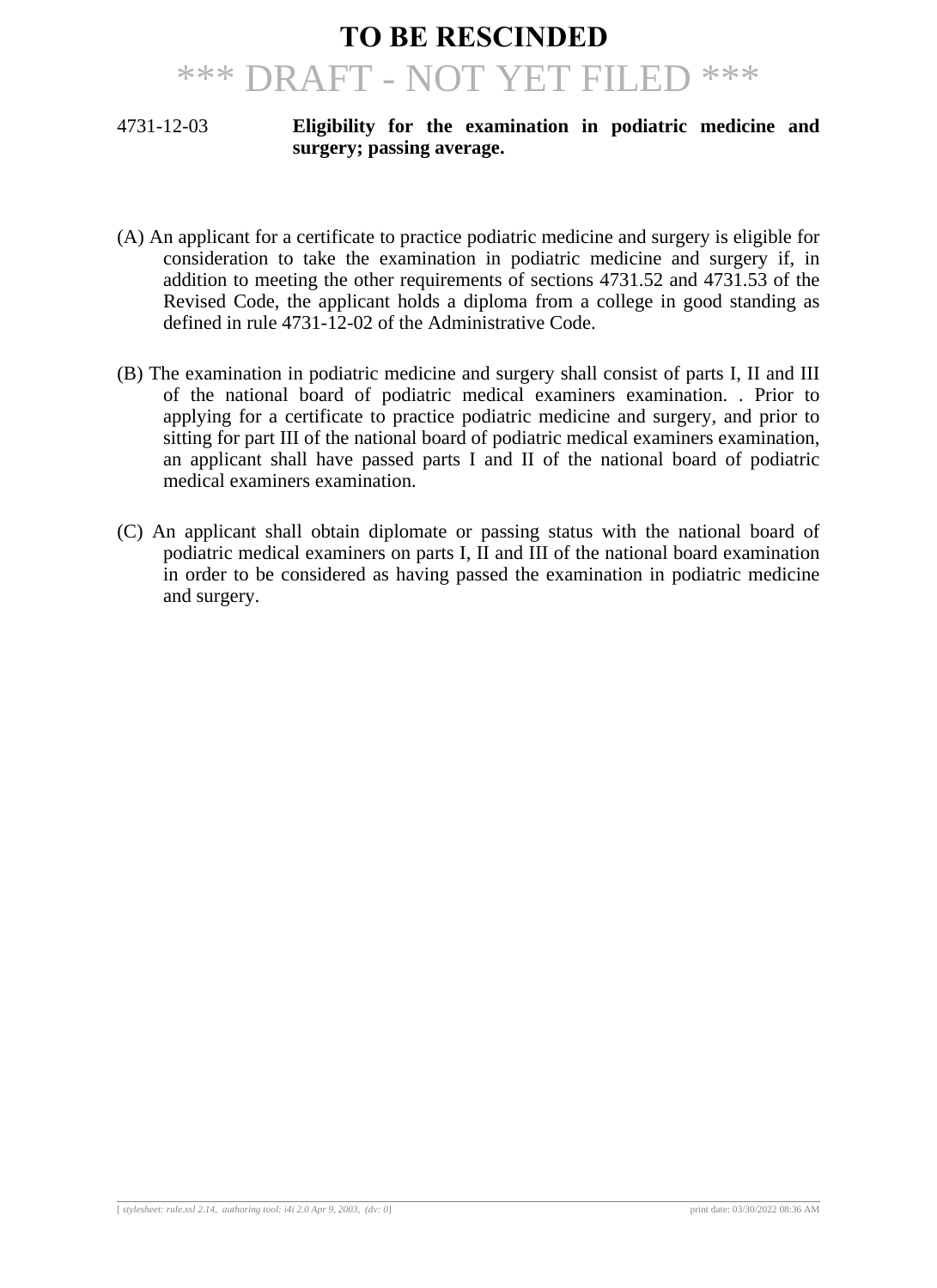### 4731-12-04 **Eligibility for licensure.**

The board shall issue a license to each individual who meets all applicable requirements under section 4731.52 of the Revised Code, and who passes the examination in podiatric medicine and surgery in accordance with rule 4731-12-03 of the Administrative Code, or has passed one of the following examinations:

- (A) The "PMLexis" administered between June 12, 1990 and December 4, 2000, in addition to the holding of a passing status or diplomate status with the NBPME.
- (B) An examination of a state of the United States, United States territory, or district administered before June 12, 1990,that was, in part, a written examination and
	- (1) Taken without previous or subsequent failure of the examination offered by the NBPME ; and
	- (2) Taken without previous or subsequent failure of the PMLexis or part III of the APMLE.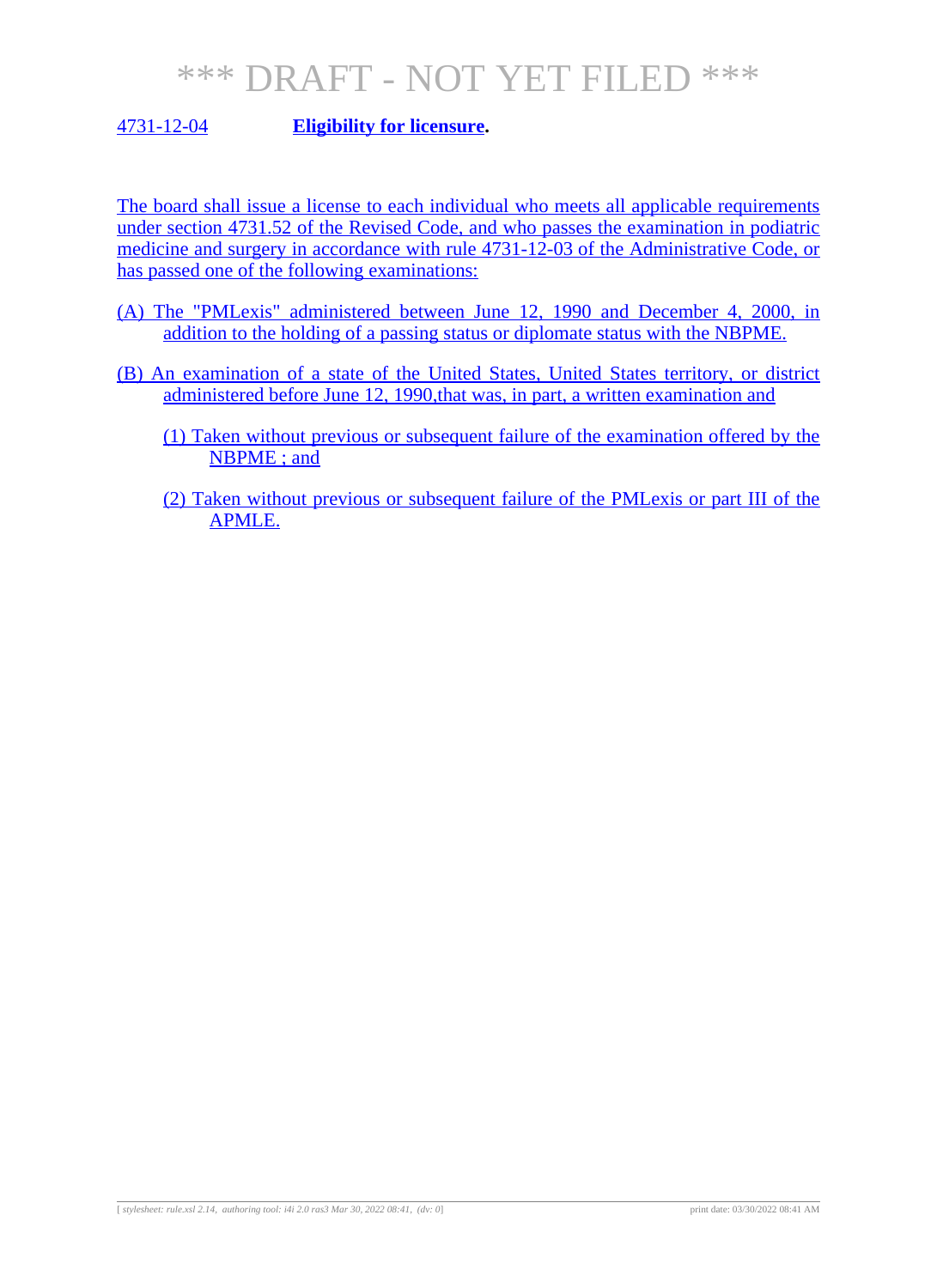#### 4731-12-04 **Eligibility for licensure in podiatric medicine and surgery by endorsement from another state.**

- (A) An applicant for a license to practice podiatric medicine and surgery who holds a license from another state, United States territory, or the District of Columbia, shall be eligible for licensure consideration without examination if, in addition to any other requirements of sections 4731.51 to 4731.61 of the Revised Code and Chapter 4731-12 of the Administrative Code, the requirements of paragraphs (B) to (E) of this rule are met.
- (B) If the license being endorsed is based upon an examination administered between June 12, 1990 and December 4, 2000, the license shall be based upon the passing of the "PMLexis" in addition to the holding of a passing status or diplomate status with the national board of podiatric medical examiners.
- (C) If the license being endorsed is based upon an examination administered after December 4, 2000, the license shall be based on passing parts I, II and III of the national board of podiatric medical examiners examination.
- (D) If the license being endorsed is based upon an examination administered before June 12, 1990, it shall have been:
	- (1) Administered by the state, United States territory, or district issuing the license, and, have been in part, a written examination;
	- (2) Taken without having failed the national board of podiatric medical examiners examination unless an intervening passing status or diplomate status on that examination has been achieved; and
	- (3) Taken without having failed to achieve a minimum passing score on the PMLexis or part III of the national board of podiatric medical examiners examination unless an intervening passing status on that examination has been achieved. For purposes of this rule, a minimum passing score will be that figure recommended by the national board of podiatric medical examiners/federation of podiatric medical boards.
- (E) An applicant for endorsement licensure shall file an application in the manner provided in section 4731.52 of Revised Code, furnish satisfactory proof that he or she is more than eighteen years of age and of good moral character and provide other facts and materials as the board requires.
- (F) The license being endorsed shall be current and in good standing and shall be a full and unlimited license to practice podiatric medicine and surgery. An exception may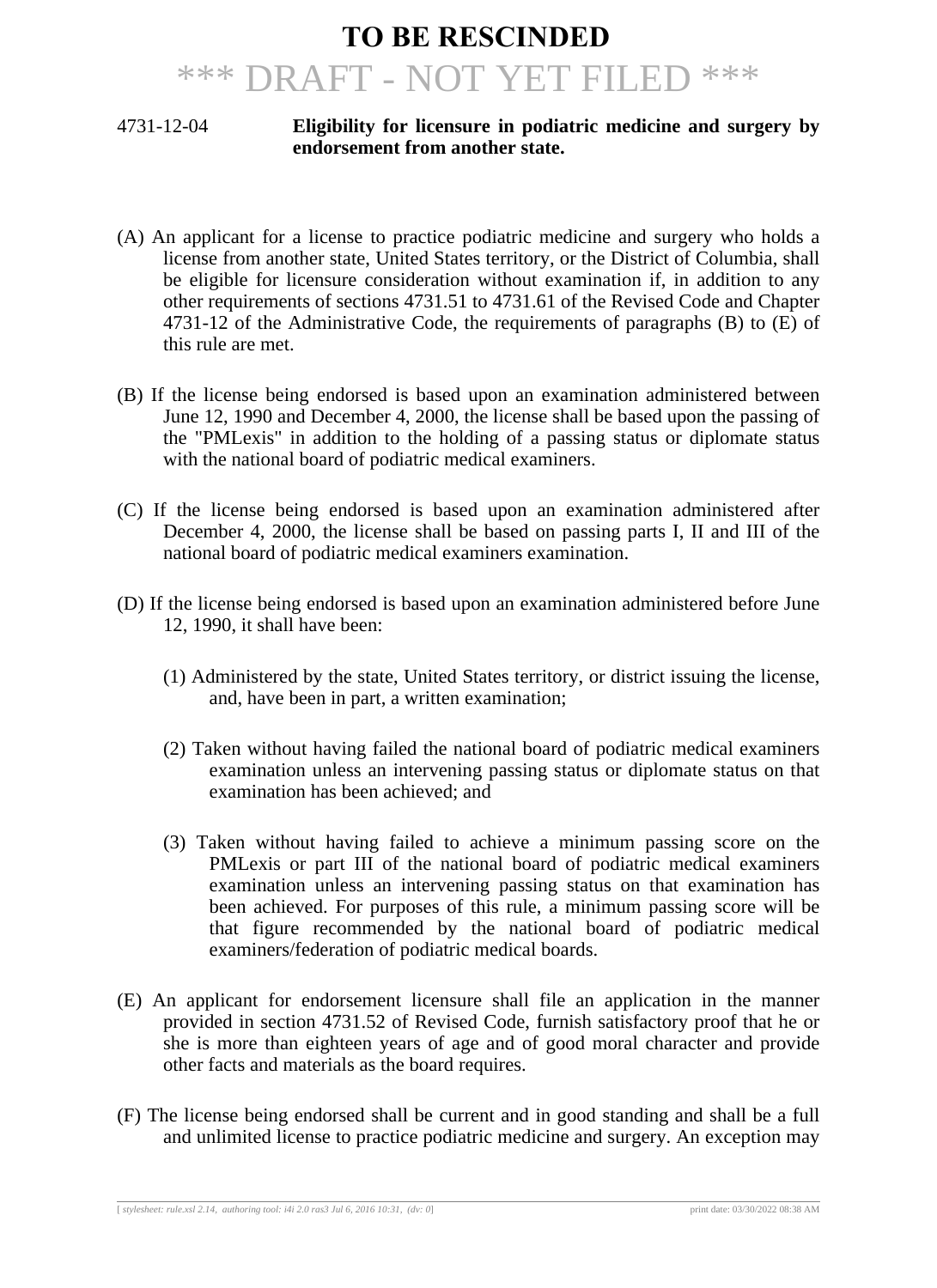#### 4731-12-04 2

be made by the board in those cases where an applicant cannot renew his or her license in the other jurisdiction for purposes of endorsement due to residency or similar requirements.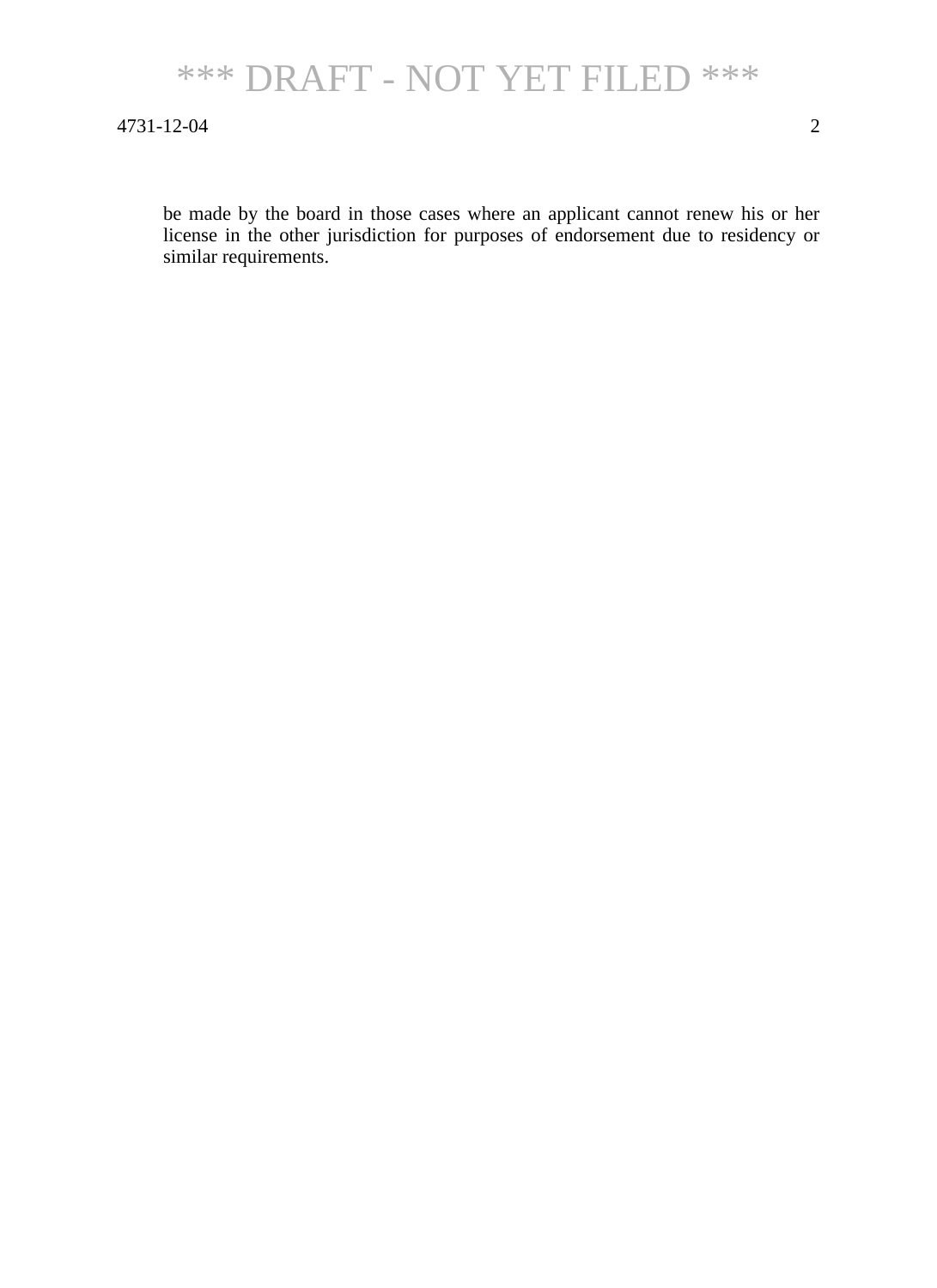#### 4731-12-05 **Application procedures for licensure in podiatric medicine and surgery; investigation.**

- (A) Pursuant to division (A) of section 4731.52 of the Revised Code, all applicants for a license shall submit to the board an application under oath in the manner determined by the board, and provide such other facts and materials as the board requires. No application shall be considered submitted to the board until the appropriate fee has been received by the board.
- (B) No application shall be considered complete until the applicant has complied with the requirements of paragraph (A) of rule 4731-4-02 of the Administrative Code and the board has received the results of the criminal records checks.
- (C) The board reserves the right to thoroughly investigate all materials submitted as part of an application . The board may contact individual agencies or organizations for recommendations or other information about applicants as the board deems necessary. Applicants may be requested to appear before the board or a representative thereof as part of the application process.
- (D) If an applicant for any license or certificate issued under section 4731.56, 4731.572, or 4731.573, fails to complete the application process within six months of initial application filing, the board may notify the applicant in writing of its intention to consider the application abandoned. If no response to that notice is received by the board within thirty days, the board shall consider the application as abandoned and no further processing shall be undertaken with respect to that application.
- (E) If the application process extends for a period longer than six months, the board may require updated information as it deems necessary.
- (F) No application being investigated under section 4731.22 of the Revised Code, may be withdrawn without approval of the board.

(G) Application fees are not refundable.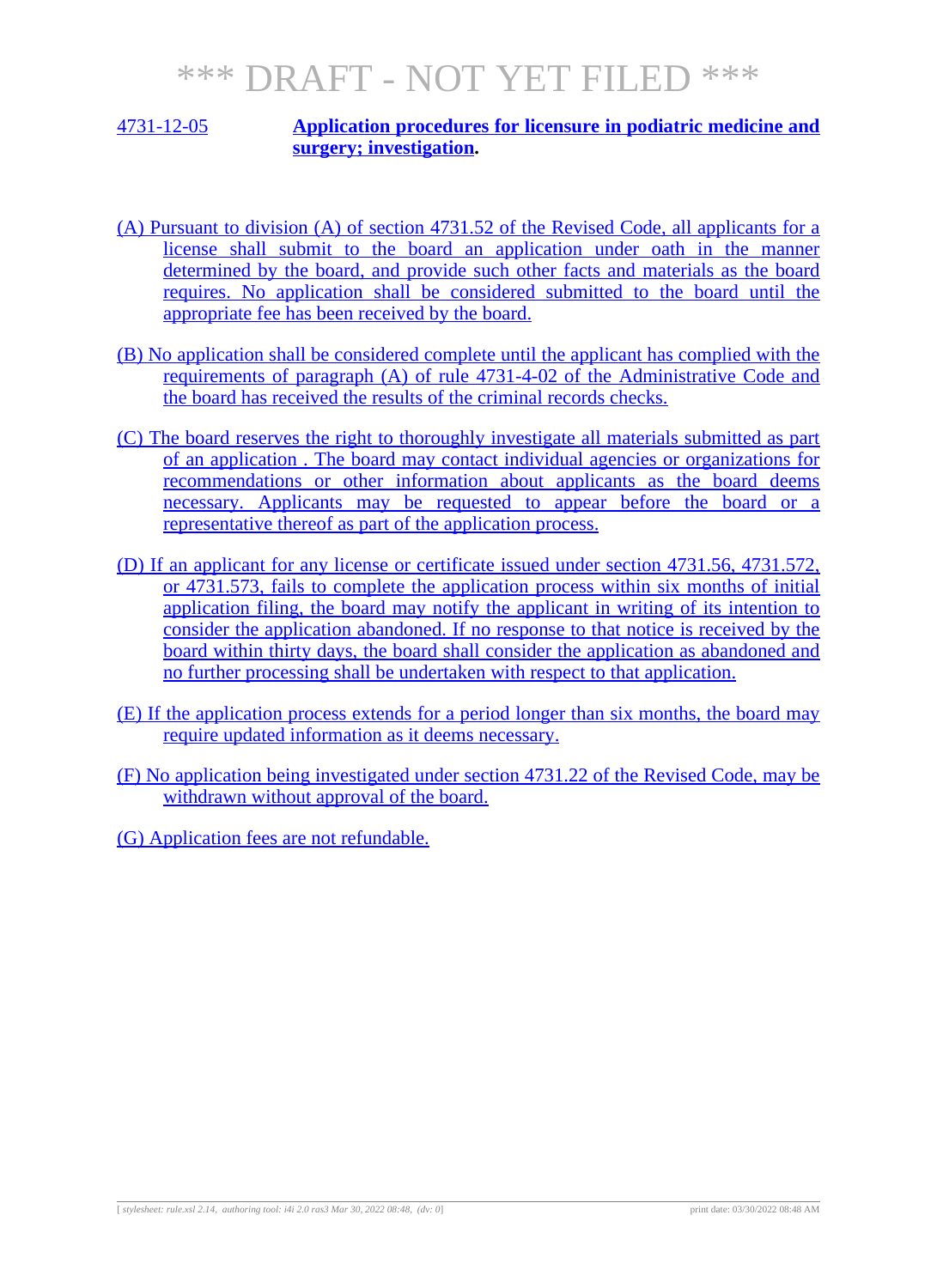#### 4731-12-05 **Application procedures for licensure in podiatric medicine and surgery; investigation.**

- (A) All applicants for licensure in podiatric medicine and surgery shall file an application in the manner provided in section 4731.52 of the Revised Code, and provide such other facts and materials as the board requires including proof of completion of a minimum of one year of postgraduate training in a podiatric internship, residency or clinical fellowship program accredited by the "Council on Podiatric Medical Education."
- (B) No application shall be considered filed until the appropriate fee has been received by the board.
- (C) No application shall be considered complete until the applicant has complied with the requirements of paragraph (A) of rule 4731-4-02 of the Administrative Code and the board has received the results of the criminal records checks and any other forms required to be submitted pursuant to paragraph (A) of rule 4731-4-02 of the Administrative Code.
- (D) All application materials submitted to the board by applicants for licensure in podiatric medicine and surgery will be thoroughly investigated. The board will contact individual agencies or organizations for recommendations or other information about applicants as the board deems necessary. Applicants may be requested to appear before the board or a representative thereof as part of the application process.
- (E) Applications to take the examination for licensure in podiatric medicine and surgery in Ohio shall be filed at the board offices not less than sixty days prior to the first day of the examination. Under special circumstances, later filing may be permitted at the discretion of the board.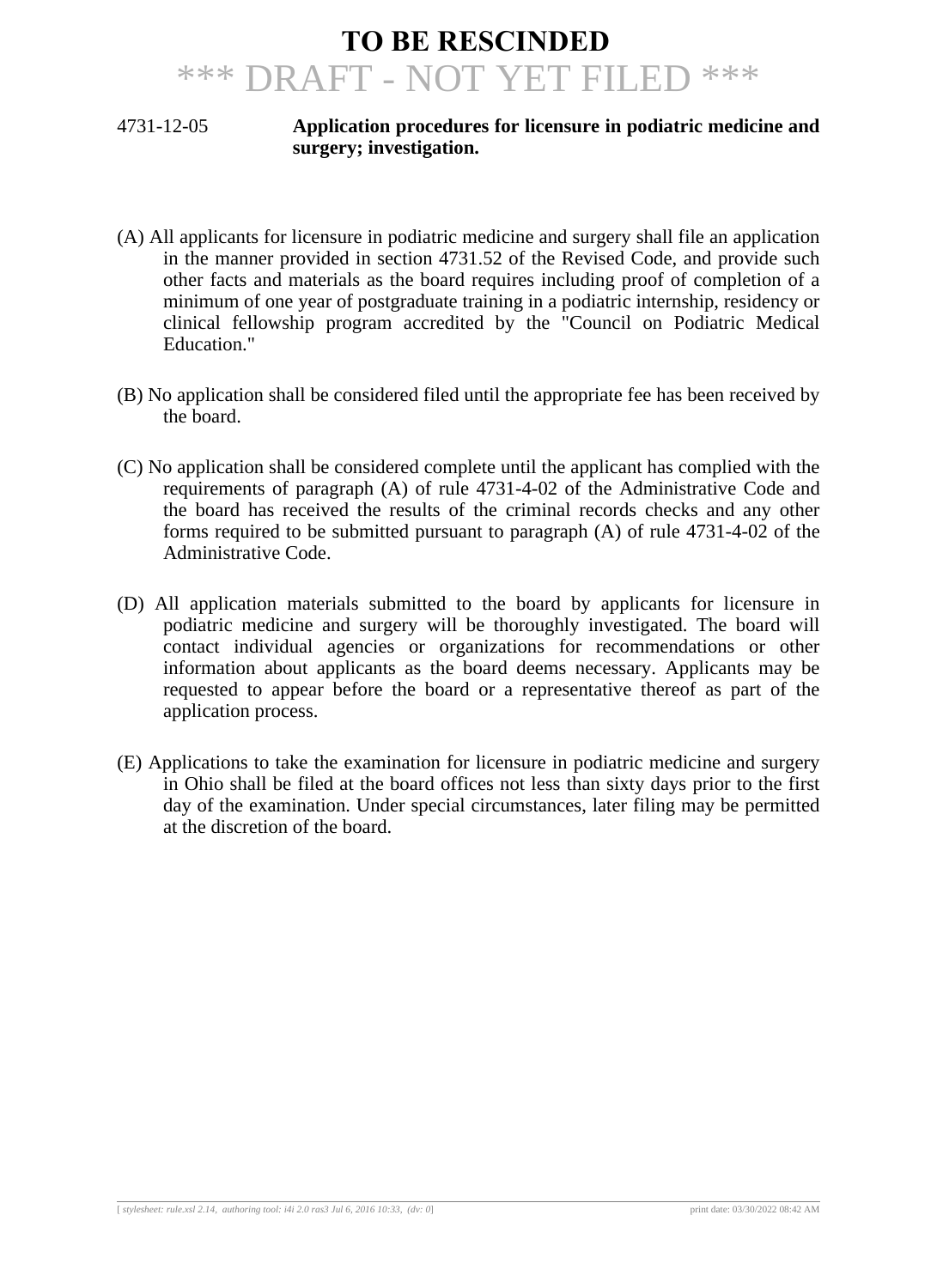#### 4731-12-06 **Visiting podiatric faculty certificates.**

- (A) For purposes of section 4731.572 of the Revised Code, the following defintions apply:
	- (1) "Approved college of podiatric medicine and surgery in good standing" means a college of podiatric medicine and surgery accredited by the "Council on Podiatric Medical Education," or its predecessor accrediting organizations.
	- (2) "A current, unrestricted license" means a license or other authority granted by the appropriate entity or governmental body which lawfully permits the applicant to practice podiatric medicine and surgery without governmental restriction or limitation.
- (B) The duties of the applicant shall be set forth upon the application and approved by the board.
- (C) By signing the application for a visiting podiatric faculty certificate, the dean of the school and the medical director of each affiliated teaching hospital are responsible for assuring that the holder of the certificate does not engage in practice outside its scope. They are further responsible for reporting to the board any belief that practice outside its scope has occurred.
- (D) An individual shall be granted only one visiting podiatric faculty certificate, and shall be ineligible to apply for its renewal .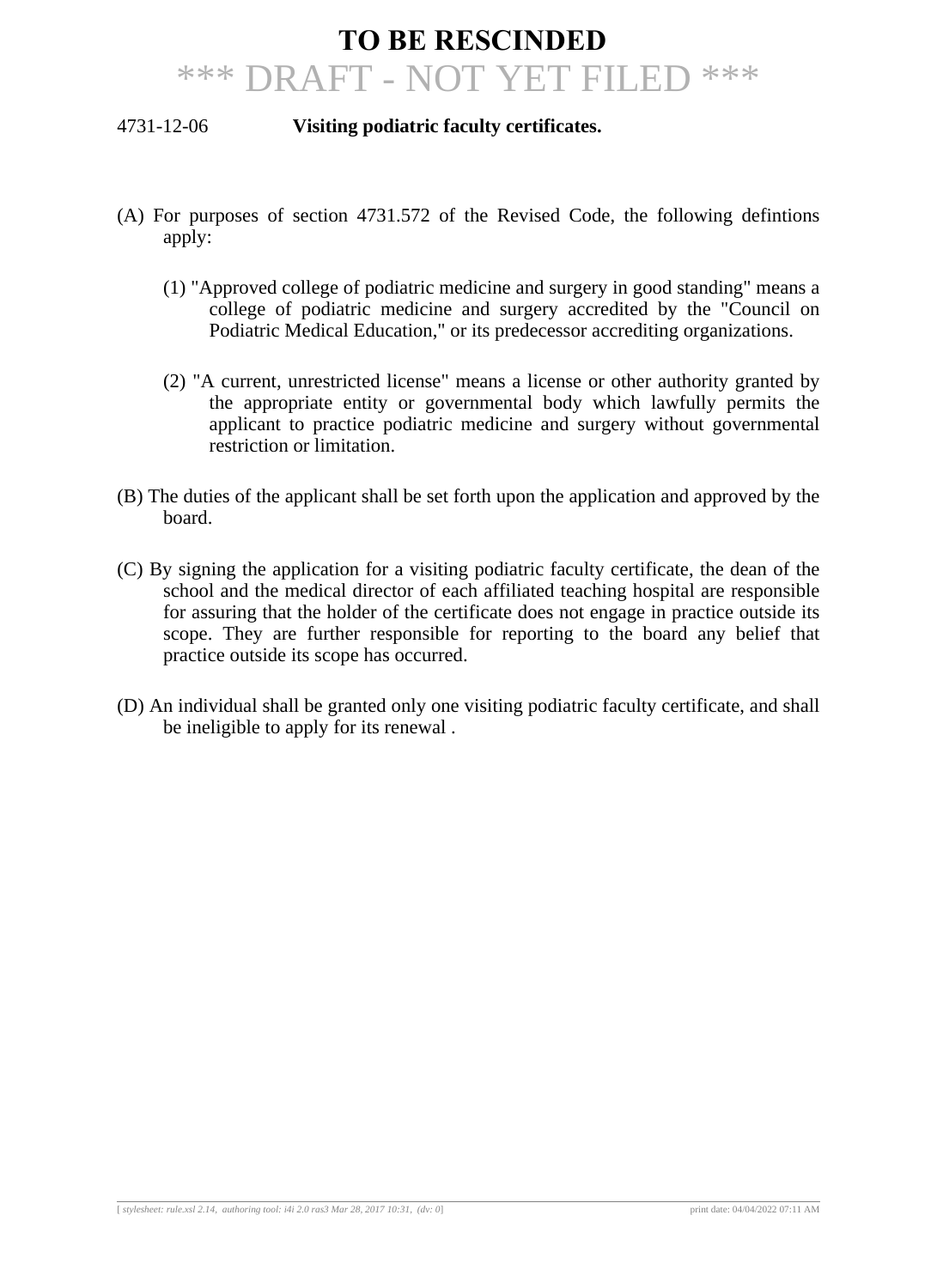### 4731-12-07 **Podiatric training certificates.**

- (A) A training certificate is mandatory for participation in a training program unless the participant holds a license to practice podiatric medicine and surgery. The participation in the program prior to receiving an acknowledgment letter or a training certificate from the board is the unlicensed practice of medicine pursuant to section 4731.34 of the Revised Code.
- (B) An individual may not begin participation in a training program unless the individual has been issued a diploma from a college of podiatric medicine and surgery in good standing.
- (C) Evidence that the applicant for a training certificate has been accepted or appointed to a training program meeting the requirements of division  $(A)(2)$  of section 4731.573 of the Revised Code must include a certification from the training program of both of the following:
	- (1) The training program will verify that the applicant has been issued a diploma before permitting the applicant to begin participation in the training program; and
	- (2) The training program will notify the board if a holder of a training certificate has not been issued a diploma before the start date of the training program.
- (D) The holder of a training certificate shall immediately notify the board in writing if the holder has not been issued a diploma before the start date of the training program.
- (E) Upon the board's receipt of an application for a training certificate, or upon the board's receipt of written notice from an applicant for a license that the applicant intends to participate in a training program, and after verifying that the applicant has paid the appropriate fee, the board may issue to the applicant an acknowledgment letter. Fees are neither refundable nor transferable.
	- (1) Upon receipt of that acknowledgment letter, the applicant may begin participating in the training program that meets the requirements of section 4731.573 of the Revised Code, and this chapter of the Administrative Code, to which the applicant has been appointed while the application is being processed. The acknowledgment letter will serve as proof that the board has received the application and that the applicant is entitled to continue participation in the training program.
	- (2) If an applicant has not received an acknowledgment letter or training certificate from the board within forty-five days after submitting an application, then the applicant shall immediately inform the board and the director of his or her training program in writing.
	- (3) An acknowledgment letter issued under this rule shall authorize participation in a training program for one hundred twenty days, unless prior to that time the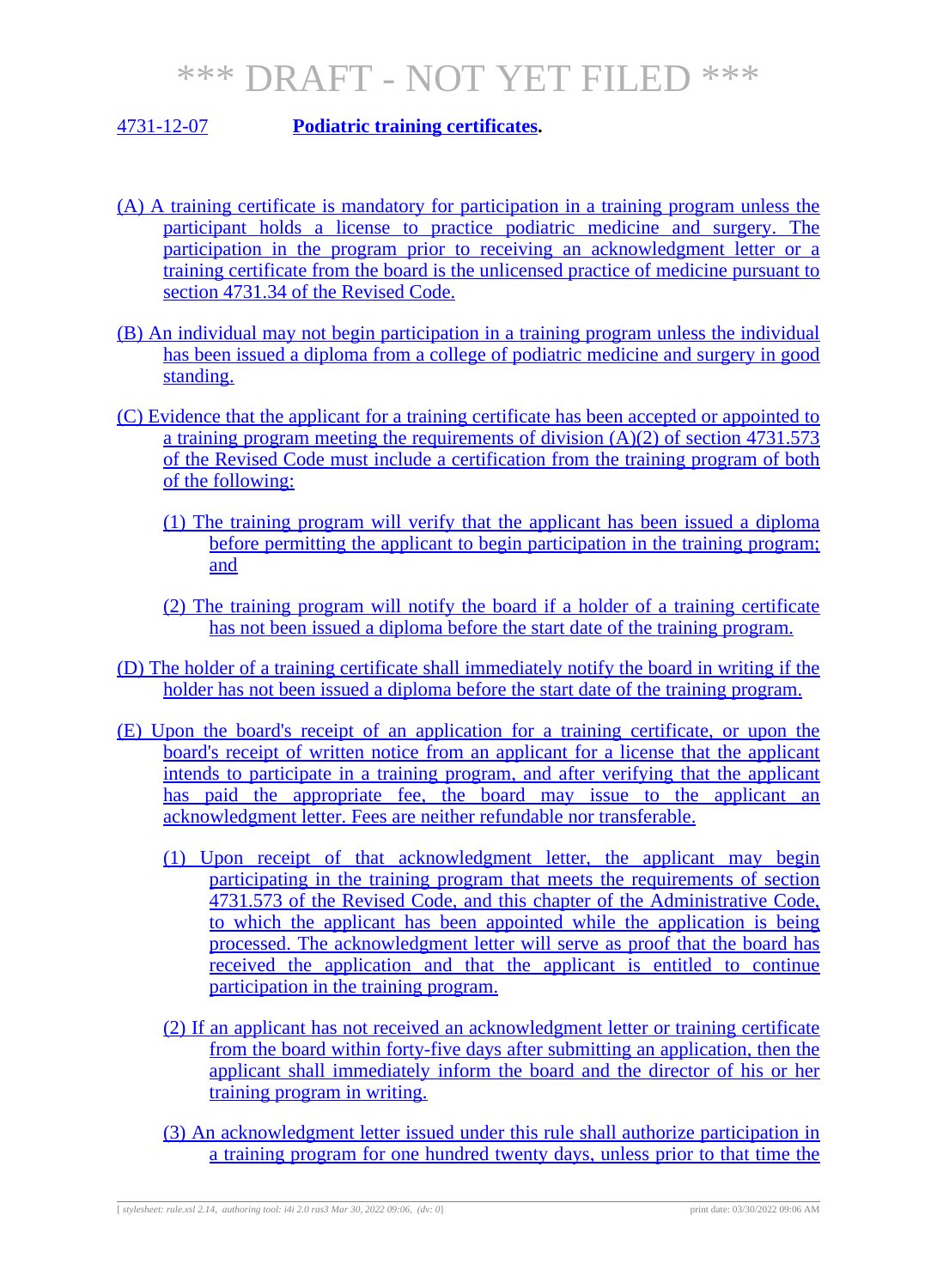#### 4731-12-07 2

board:

(a) Issues the certificate; or

- (b) Issues an order in accordance with Ohio law suspending without a prior hearing the authority to participate; or
- (c) Accepts a withdrawal of the application; or
- (d) Issues a notice of opportunity for hearing in accordance with Chapter 119. of the Revised Code, in which case the authority to participate shall continue until the board's issuance of a final order granting or denying the application, or until the end of the training year, whichever comes first; or
- (e) In the case of an applicant for a license, advises the applicant in writing that a substantial question of a violation of this chapter or the rules adopted under it exists and that investigation is continuing, in which case the authority to participate shall continue until one of the following occur:

(i) The board issues a license; or

(ii) The board issues a final order in accordance with Chapter 119. of the Revised Code; or

(iii) The training year ends.

Except as provided in this rule, participation in a training program pursuant to an acknowledgment letter cannot be renewed or extended beyond one hundred twenty days.

- (F) If at the end of one hundred twenty days following issuance of an acknowledgment letter to an applicant for a training certificate the board has commenced but not yet concluded investigation or inquiry into issues of possible violations of Chapter 4731. of the Revised Code, it shall issue a training certificate to the applicant but shall not be deemed to have waived any issues which would constitute grounds to impose discipline under Chapter 4731. of the Revised Code.
- (G) If the applicant or training certificate holder changes training programs, the board must be notified in writing immediately. A new application need not be completed and a new training certificate will not be issued. The training certificate will continue to be valid until its date of expiration.
- (H) A person who holds a suspended license to practice podiatric medicine and surgery is not eligible for a training certificate. Such a person must restore that license in accordance with sections 4731.222 and 4731.281 of the Revised Code before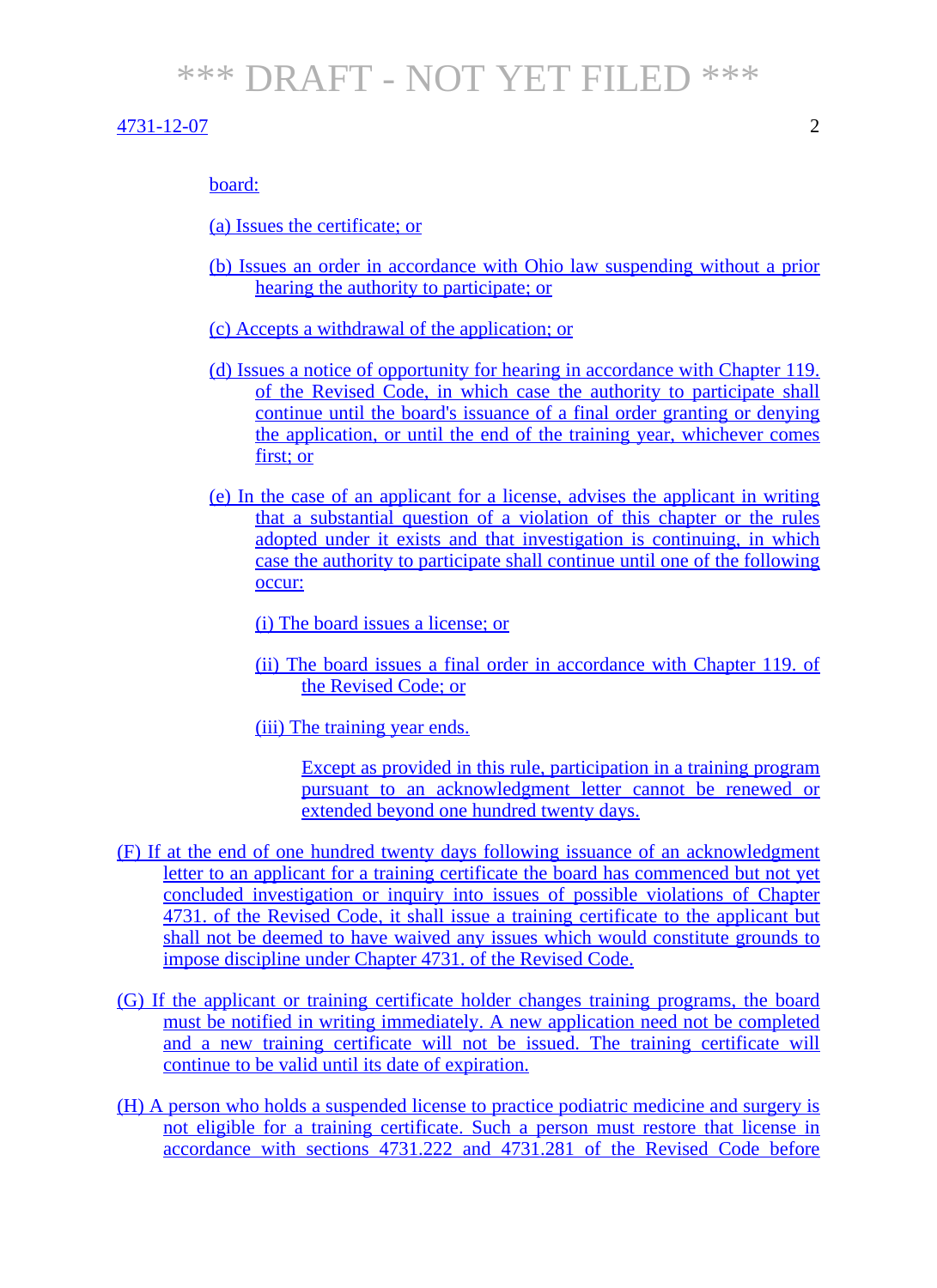#### 4731-12-07 3

beginning postgraduate training in Ohio. A person whose license to practice podiatric medicine and surgery has been permanently revoked or permanently denied is ineligible to participate in a training program in Ohio.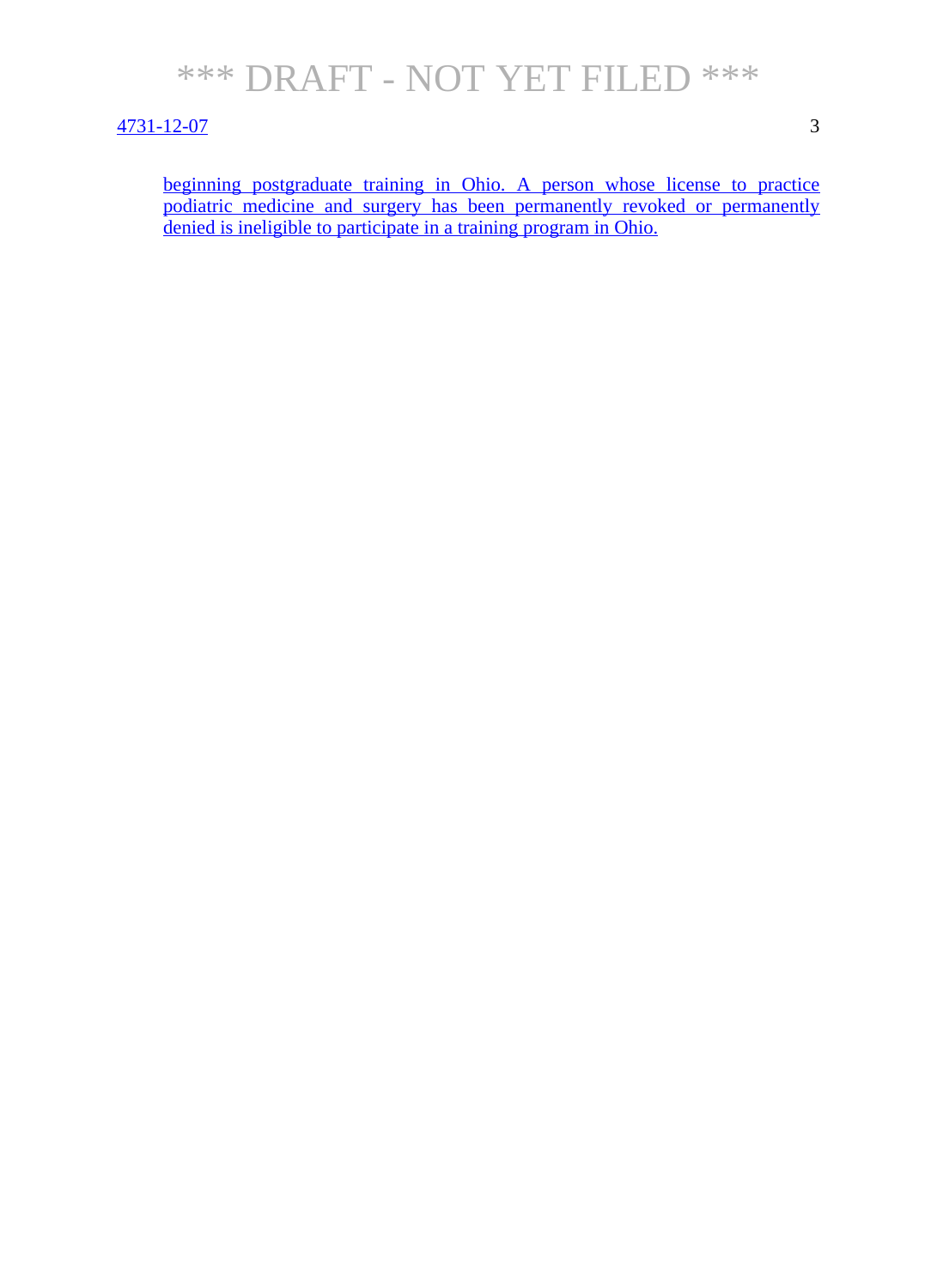#### 4731-12-07 **Podiatric training certificates.**

- (A) Upon the board's receipt of an application for a training certificate, or upon the board's receipt of written notice from an applicant for a certificate to practice podiatric medicine and surgery under section 4731.53 of the Revised Code, that the applicant intends to participate in a training program described in paragraph (A) of this rule, and after verifying that the applicant has paid the appropriate fee, the board will issue to the applicant an acknowledgment letter. Upon receipt of that acknowledgment letter the applicant may begin participating in the program that meets the requirements of section 4731.573 of the Revised Code, and this chapter of the Administrative Code, to which he or she has been appointed while the application is being processed. That acknowledgment letter will serve as proof that the board has received the application and that the applicant is entitled to continue participation in the training program. If an applicant has not received an acknowledgment letter from the board within forty-five days of submitting an application, then the applicant shall immediately inform the board and the director of his or her training program in writing.
- (B) An acknowledgment letter issued under this rule shall authorize participation in a training program for one hundred and twenty days, unless prior to that time the board:
	- (1) Issues the certificate; or
	- (2) Issues an order in accordance with Ohio law suspending without a prior hearing the authority to participate; or
	- (3) Accepts a withdrawal of the application; or
	- (4) Issues a notice of opportunity for hearing in accordance with Chapter 119. of the Revised Code, in which case the authority to participate shall continue until the board's issuance of a final order granting or denying the application, or until the end of the training year, whichever comes first; or
	- (5) In the case of an applicant for a certificate under section 4731.53 of the Revised Code, advises the applicant in writing that a substantial question of a violation of this chapter or the rules adopted under it exists and that investigation is continuing, in which case the authority to participate shall continue until one of the following occur:
		- (a) The board issues a certificate; or
		- (b) The board issues a final order in accordance with Chapter 119. of the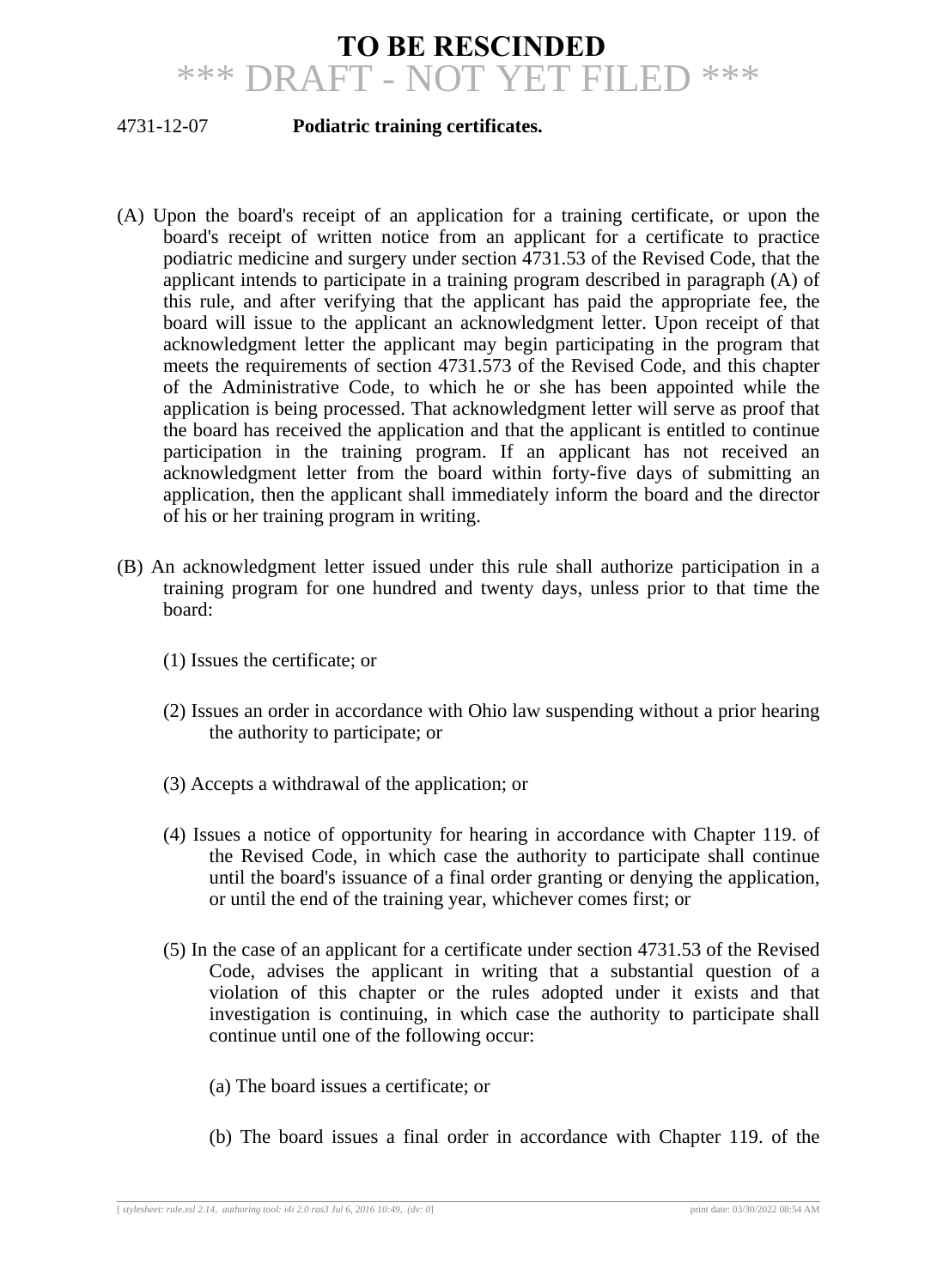Revised Code; or

(c) The training year ends.

Except as provided above, participation in a training program pursuant to an acknowledgment letter cannot be renewed or extended beyond one hundred twenty days.

- (C) If at the end of one hundred and twenty days following issuance of an acknowledgment letter to an applicant for a training certificate the board has commenced but not yet concluded investigation or inquiry into issues of possible violations of Chapter 4731. of the Revised Code, it shall issue a training certificate to the applicant but shall not be deemed to have waived any issues which would constitute grounds to impose discipline under Chapter 4731. of the Revised Code.
- (D) If the applicant or training certificate holder changes training programs before the end of the training year while maintaining the same finishing date of his or her post graduate training year (e.g., June thirtieth), the board must be notified in writing immediately. A new application need not be completed. However, acknowledgment by the board of receipt of written notification of change in training programs will be required prior to starting the new training program. The new training certificate will only be valid for the remainder of the training year for which the applicant has been issued a current certificate.
- (E) A training certificate shall be valid for one training year, but may, at the discretion of the board, be renewed annually for a maximum of five years. Renewal applications are mailed approximately April first for those who initiated their training on July first. Interns, residents, or clinical fellows who began their training after July first of the training year will be mailed their renewal application approximately three months prior to the expiration of their training certificate.
- (F) This rule and section 4731.573 of the Revised Code do not apply to or prohibit any graduate of a podiatric school or college from performing those acts that may be prescribed by or incidental to participation in an accredited podiatric internship, residency, or fellowship program accredited by the "Council on Podiatric Medical Education."
- (G) A person who holds a suspended certificate to practice podiatric medicine and surgery under section 4731.53 of the Revised Code is not eligible for a training certificate. Such a person must restore that certificate in accordance with sections 4731.222 and 4731.281 of the Revised Code before beginning postgraduate training in Ohio. A person whose certificate has been permanently revoked or permanently